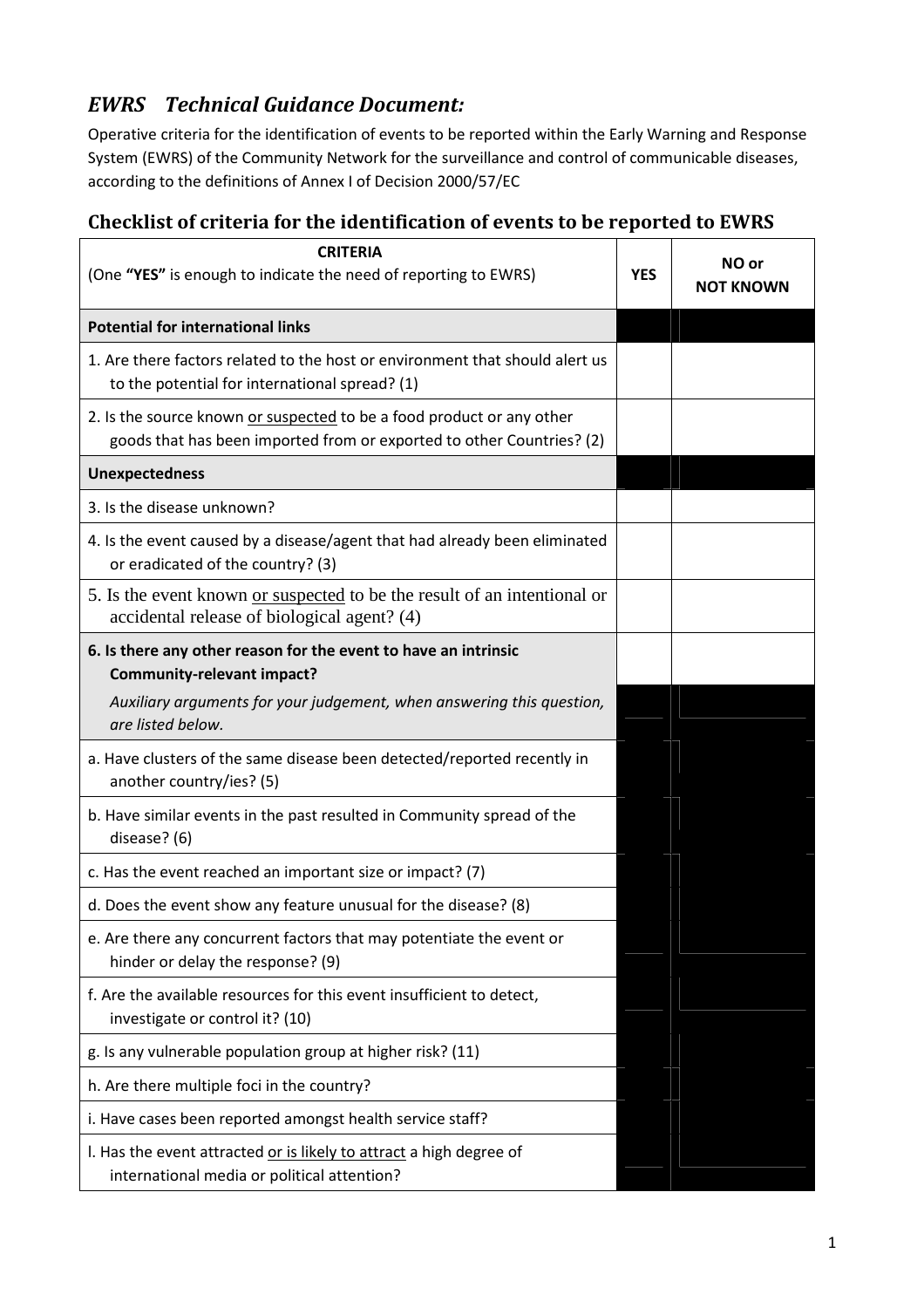## NOTES to the criteria

- (1) The factors that may facilitate the cross border of cases and/or agents are determined by a combination of different factors related to the host, or environment.
	- $\checkmark$  Host: the index case has a history of international travel within the previous month (or time equivalent to the incubation period if the pathogen is known) or history of participation in an international gathering (pilgrim, sport event, conferences, etc), or the event is linked to international tourism activities.
	- $\checkmark$  Environment: the event has occurred in a border area or an area with commercial, travel or tourist activity from/to other countries.
- (2) Goods may include, e.g., non food products, animals, and equipment that may be contaminated at the origin or during operation
- (3) Length of time from the last known case greater than 10-20 year or local institutional memory
- (4) The evaluation may require consideration of several pieces of information, including other criteria in this list, as well as the peculiarity of the circumstances of the contamination in conjunction with e.g.:
	- $\checkmark$  a disease/agent that may result in a major health impact, such as those listed in the CDC A or B lists
	- $\checkmark$  an unidentifiable agent or an agent with markedly changed characteristics
- (5) Consideration of other clusters should be limited to those for which an epidemiological link may be likely, or to those where applied countermeasures are less effective than expected.
- (6) Consideration should be given to the peculiarities of the events compared, such as the source, vector or vehicle of the infectious agent and the geographical location of the event.
- (7) Such evaluation is to be applied repeatedly during the course of an on-going outbreak, even in case that no potential factors of international relevance are present. It may consider, for example, the unusual size of the outbreak (the cumulative number of cases being reported), or the occurrence of cases in an area with a high population density, in conjunction with features of the agent and of the treatment, such as: How infective is the agent? How easy is the transmission person-to-person? Is the incubation period long enough to allow infected and asymptomatic people to travel? Is a treatment available? How safe, and tolerable to the patient is the treatment? How easy and effective are treatments or control measures?

 (8) To assess whether the event is unusual, the following questions should be considered: Is the clinical evolution of cases more severe than usual? Have cases presented with unusual symptoms? Higher case fatality rate? Is there any indication of treatment failure? Antibiotic resistance? New strains? Is the number of cases unusually large for the area or at that time of the year? Is the occurrence of this disease unusual for the area or at that time of the year?

(9) E.g. natural catastrophes, armed conflicts, unfavourable weather conditions, etc,

(10) Some of the questions that may assist in the review of resources are:

- $\checkmark$  is there enough people with the needed skills that can be allocated for the investigation and management of the event?
- $\checkmark$  Are the laboratory resources enough? Are the laboratories in the country equipped to diagnose the specific disease?
- $\checkmark$  is the national surveillance system adequate enough to detect new cases?
- $\checkmark$  When applicable: Are the drug stock and/or vaccine stock and/or protective gears available and enough to cover estimated needs?
- $\checkmark$  Are there any preparedness and emergency plans covering the problems related to this event?